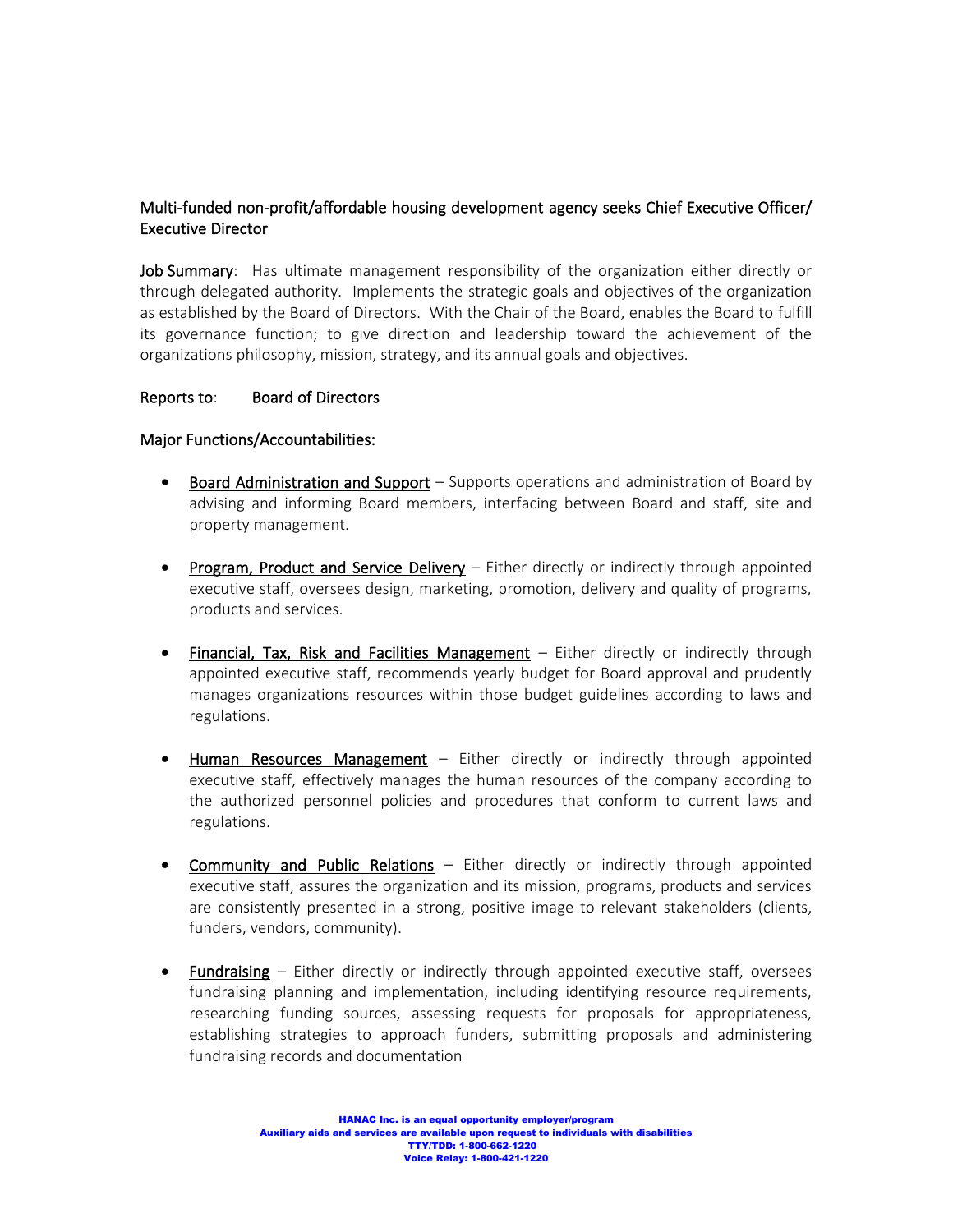Affordable Housing Development – Either directly or indirectly through appointed executive staff, oversees the implementation of housing development from project conception, feasibility assessment, assembling the development team-architect, General Contractor, attorney and consultants, negotiating site control, developing project budget and negotiating with city, state and/or federal and tax credit syndicators for project financing, meet with and gain the approval and support for the project from elected officials, planning bodies and the community for the project and oversees the construction of the project.

## Responsibilities include but are not limited to:

- Provide leadership in the development of the organization's mission statement and goals, and the corresponding strategies, plans and budgets to achieve them;
- Ensure the development of priority plans, performance measurements, management controls, and critical success factors;
- Review approved plans and budgets as part of the annual planning and budgeting cycle and present recommendations to the board of directors and/or the appropriate committee;
- Develop and provide appropriate policy recommendations for consideration by the board;
- Ensure that an annual plan and budget are prepared for and presented to the board of directors;
- Propose agendas for the board of directors reflecting issues, opportunities, and priorities; Present written report to all board meetings;
- Develop and maintain an effective staff organization which provides appropriate policy and program recommendations for consideration by the board and its committees, and which delivers services, programs and information beneficial to the clients;
- Hire, reward, discipline, terminate, and set the remuneration of all organization employees except for him/herself, in accordance with policy and/or approved budgets;
- Identify, document and articulate the needs of clients to geographic sub-units, committees, and other forums which exist to serve client needs;
- Promote collaboration with and among the organization's geographic sub-units to address the needs of clients and the mission and goals of the organization;
- Maintain the necessary contacts to keep abreast of emerging issues of significance to the organization management profession;
- Act as the spokesperson for the organization;
- Serve as the ambassador for the organization to relevant organizations in NYC and NYS and nationally;
- Perform such other duties as are prescribed in writing from time to time by the board of directors.

HANAC Inc. is an equal opportunity employer/program Auxiliary aids and services are available upon request to individuals with disabilities TTY/TDD: 1-800-662-1220 Voice Relay: 1-800-421-1220